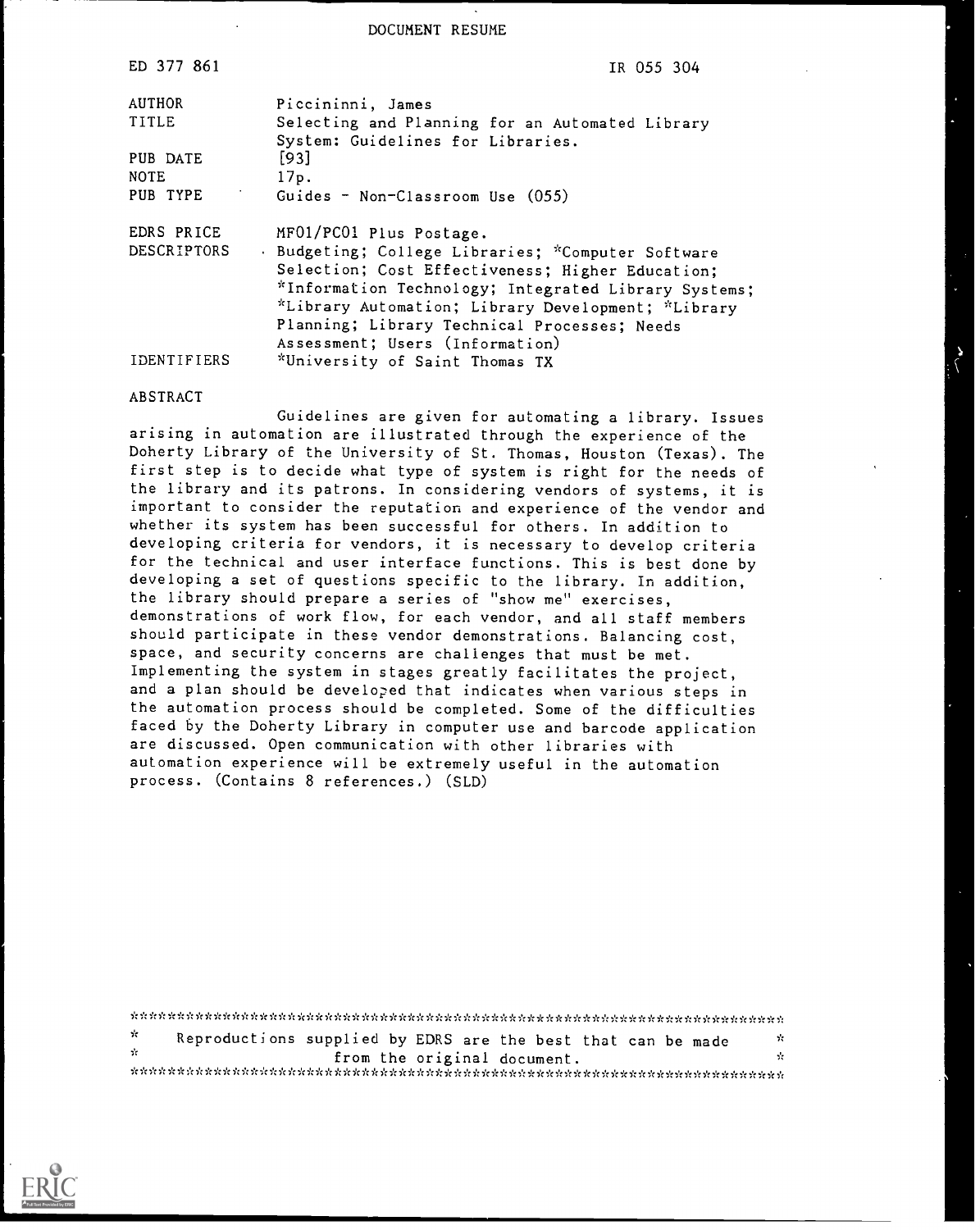U S DEPARTMENT OF EDUCATION<br>Office of Educational Research and improvemen-EDUCATIONAL RESOURCES INFORMATION<br>CENTER IERICI

C This document has been reproduced as received from the person or organization or organization

C. Minor changes have been made to improve.<br>Treproduction quality

Points of view or opinions stated in this docu-<br>ment ido. not inecessarily represent official<br>OERI position or policy  $\bullet$ 

Selecting and Planning for an Automated Library System: Guidelines for Libraries

Submitted by: James Piccininni Director, Doherty Library University of St. Thomas 3800 Montrose Blvd. Houston, Texas 77006 (713) 525-2192

> 1404 Richmond Avenue 316 Houston, Texas 77006 (713) 522-2192

James Piccininni

PERMISSION TO REPRODUCE THIS MATERIAL HAS BEEN GRANTED BY

James Piccininni

TO THE EDUCATIONAL RESOURCES INFORMATION CENTER (ERIC)

## BEST COPY AVAILABLE

ED 377 861

 $IRO5530$ 

ERÌ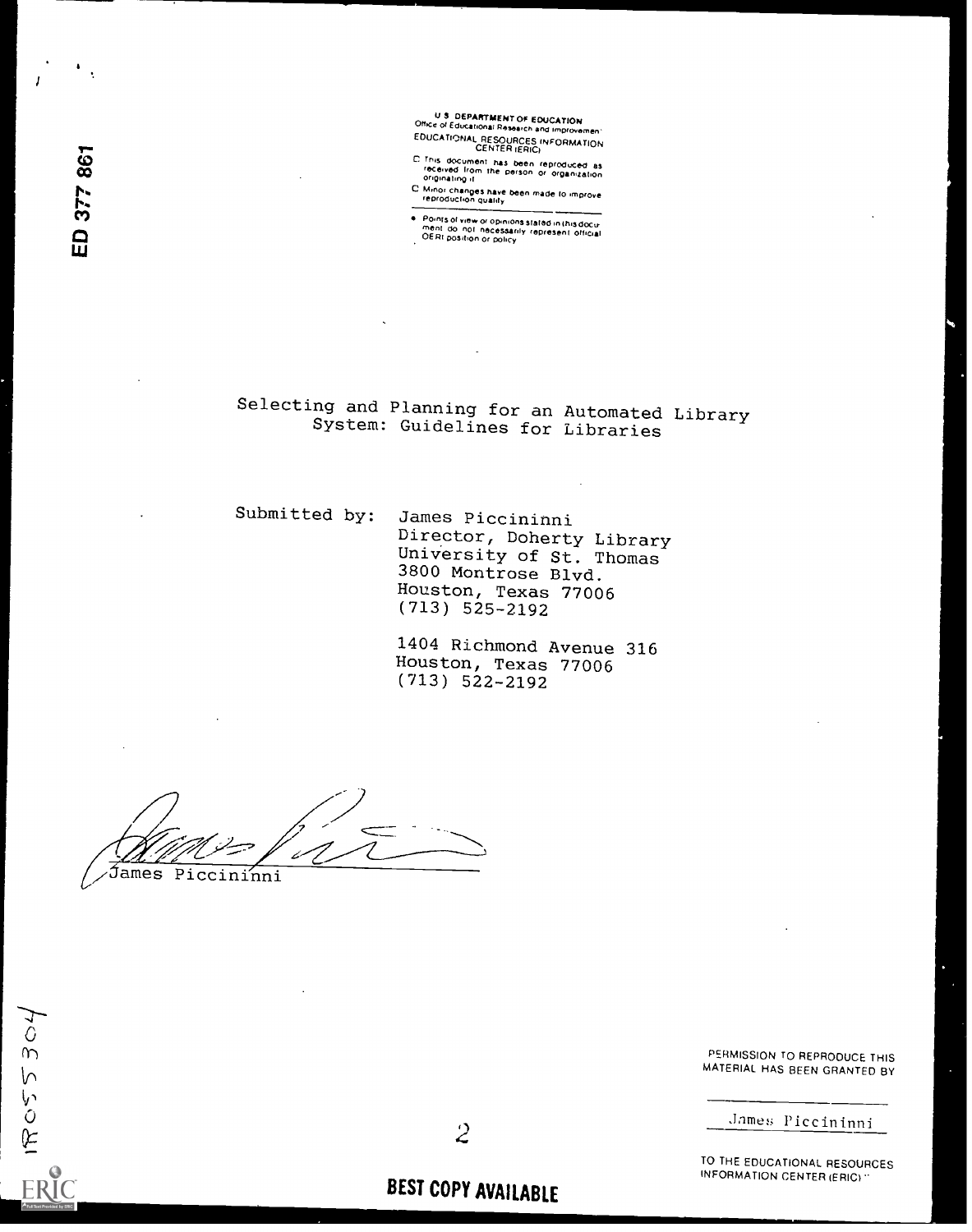## Abstract:

The transition of libraries from a manual to an automated environ-<br>ment is an issue currently being faced by many smaller libraries ment is an issue currently being faced by many smaller libraries<br>that have limited funding and staffing. However, as the cost of that have limited funding and staffing. However, as the cost of automation continues to fall, and with systems becoming easier to to fall, and with systems becoming easier to implement and maintain, it is clear that this segment of the library marketplace -- the libraries that have limited financial resources<br>and staffing -- stand ready to automate their libraries. This staffing -- stand ready to automate their libraries. article provides some general direction to successfully approach the challenges of library automation.

 $-1-$ 

Automation for the Doherty Library at the University of St. Thomas, located in Houston, Texas involved a collection containing approximately 160,000 volumes, over 900 periodical subscriptions, and serves a student population of 2,300 graduate and undergraduate students. At Doherty, there are eight full time employees and several student assistants available to serve the University's needs. In August 1991, planning for the automation of the library's circulation and cataloging functions, as well as automating the card catalog was begun. This article provides some information concerning the issues that arise from the automation process.

In automating your library, you must first decide what type of system is right for your needs and your patrons' needs. For example, a high school or corporate library with a limited number of volumes may consider a personal computer-based system as a su<sup>e</sup>ficient and affordable choice. Public libraries faced with high item circulation and budgetary constraints may opt to limit automation only to the circulation functions.



 $\ddot{\cdot}$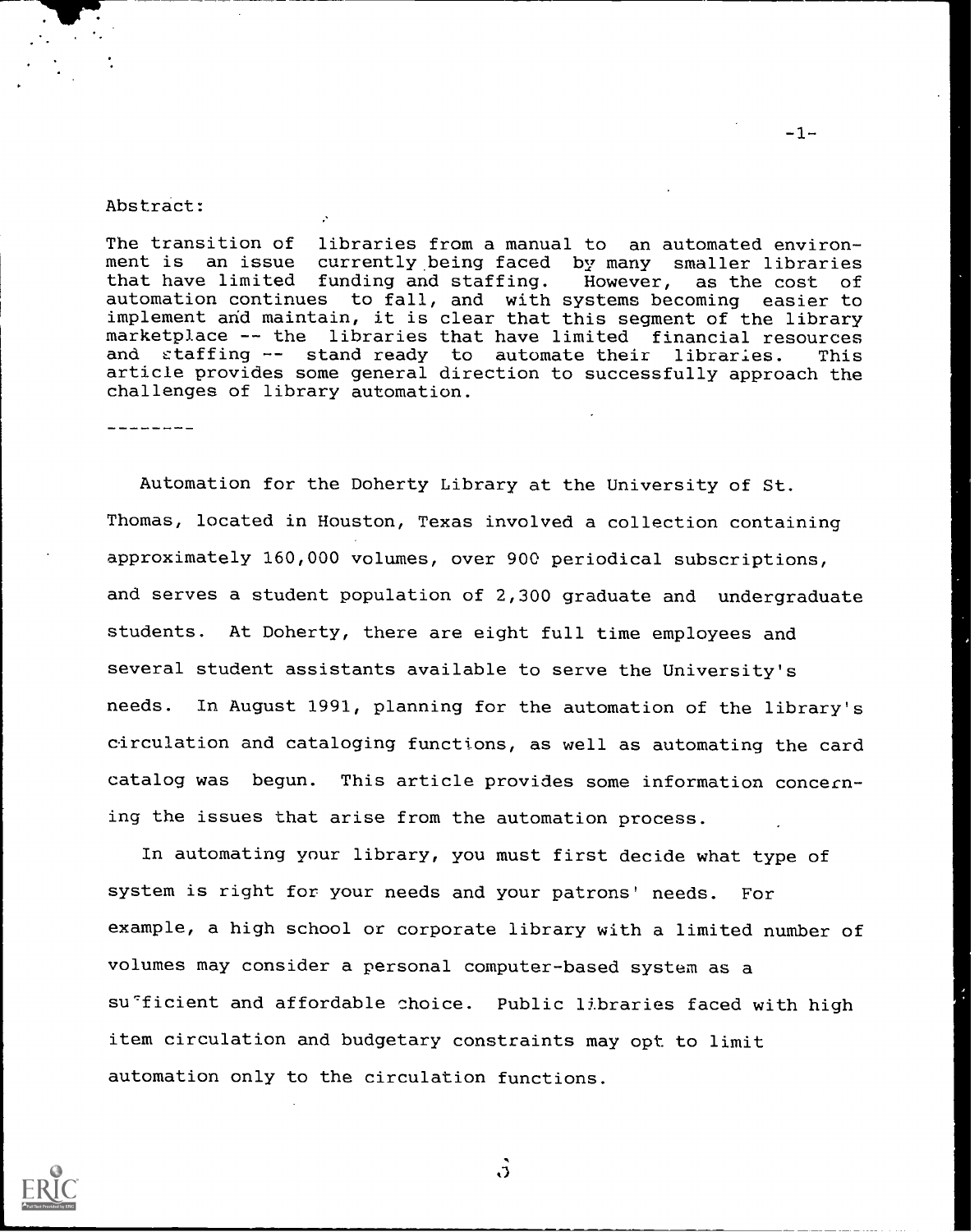Somewhat larger libraries may need to automate with a fully integrated system utilizing a minicomputer, or may choose to select systems operated wholly by the automated vendor themselves. (1) You also need to consider the physical space for the automated system: space for the online catalog, the central site hardware, staff terminals and printers. You must plan for air conditioning or exhaust systems, furniture for peripherals and hardware, and the electrical wiring of the system.

 $-2-$ 

In considering vendors, there are several criteria that you can use to aid in the selection of a suitable vendor and library system. The following fundamental items should be included within your list of criteria: (2)

1. Is the vendor a leader in the field, have they been successful for several years and are they presently expanding their sales? One readily available and unbiased source is the annual automation marketplace survey published in Library Journal which provides an excellent overview of the current market. Compare the previous annual survey with past years.

2. Is the vendor financially healthy? Request an annual report form the vendor. Seek companies that provide audited financial reports without hesitation or delay.



 $\tilde{4}$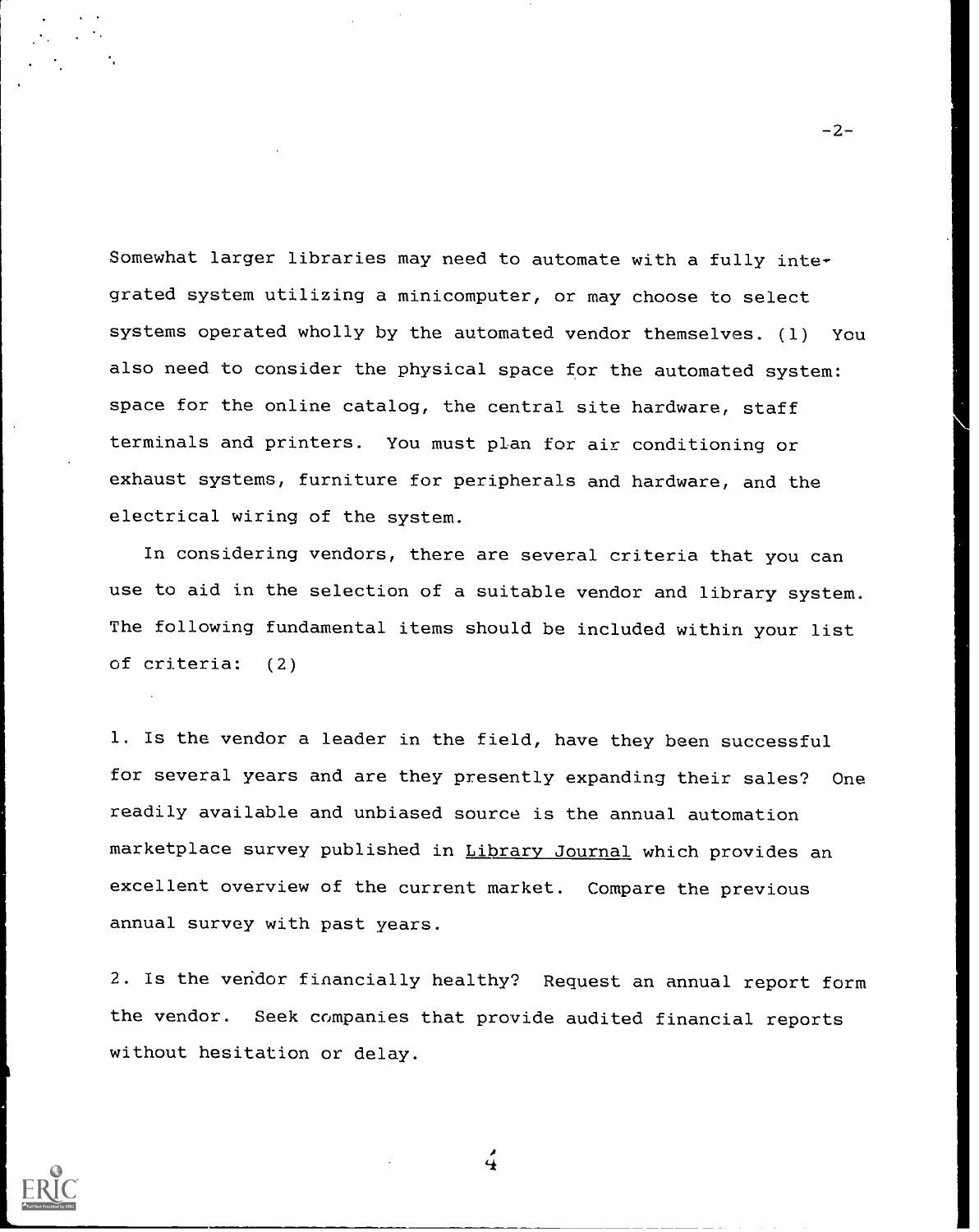3. What is the reputation of the vendor? Does it have a reputation for customer service? Do not take the vendor at their word. Speak directly to several current users of the system. Keep in mind that once you sign a contract with a vendor, the future success of your automation project falls solely on the quality of your own staff and the vendor's support team.

4. How much experience does the vendor have with offering systems to libraries similar to your own library? Obtain a directory of clients from the vendor and contact several of the libraries listed, particularly those similar in size and type to your library. On-site visits to fully functioning library systems may prove invaluable.

5. What type of local support exists with the vendor and local customers of a system? Does the vendor sponsor local workshops and is the cost reasonable? Are there experienced users of the system locally? In speaking with local users of a particular system, have they expressed an interest in developing local user groups and do they appear willing to assist you with questions or concerns you may have about the system?

6. Can your library afford the system offered by the vendor? Determine the level of support, both in financial and personnel



 $\mathbf{5}$ 

-3-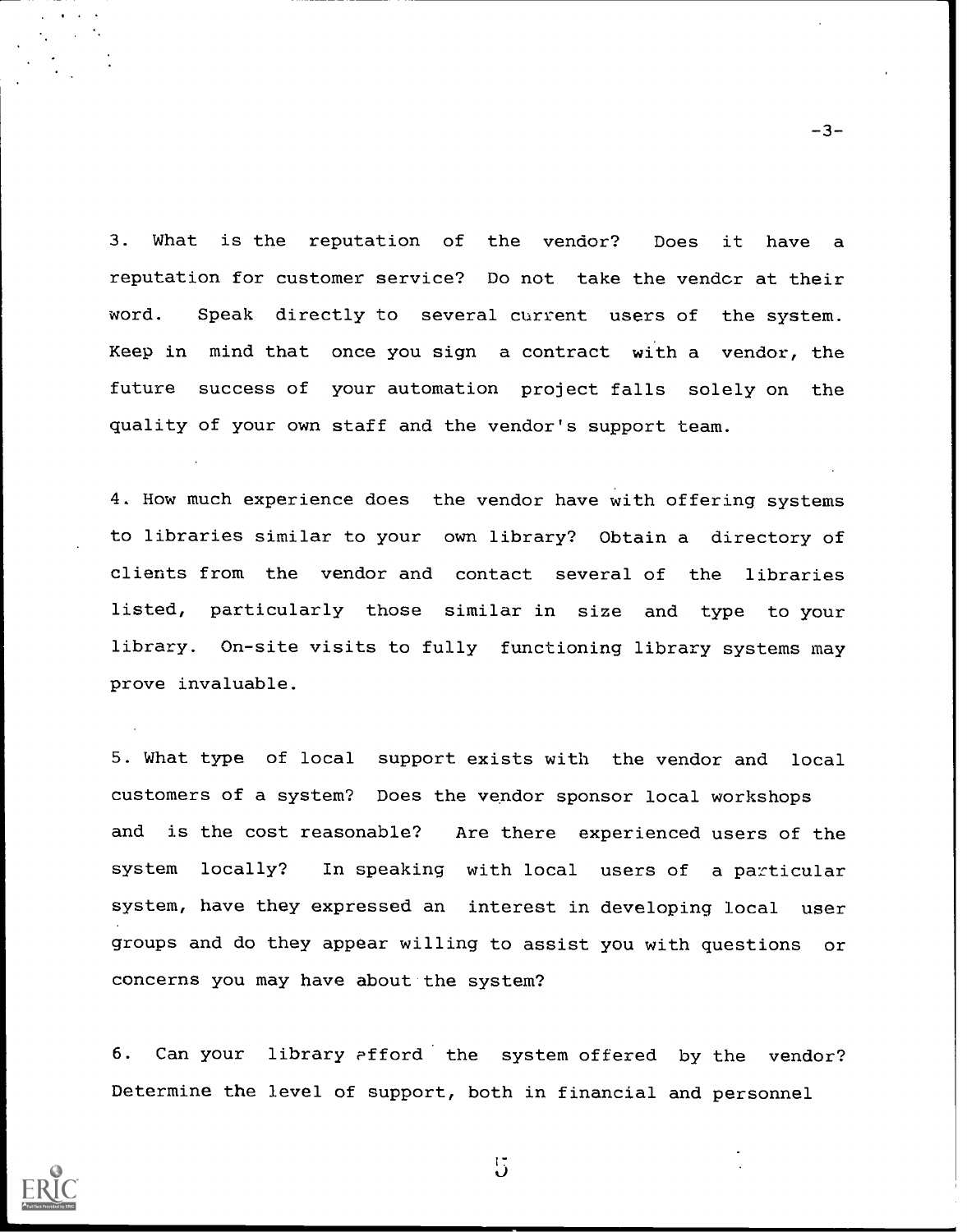terms, that your administration or Board is willing to offer to you. Some systems are designed with custom programming capabilities that most libraries will not be able to manage without the assistance of a computer support staff.

7. Plan for future growth and the ability to network with other computer systems. Determine your present needs for file storage for your bibliographic records, as well as the circulation demands and the anticipated need for the number of simultaneous users of the system. At Doherty, the central site computer included enough storage for several years of collection growth, with the possibility of purchasing additional storage at a later date. The system purchased also has the ability of being connected to computer networks through an ethernet controller.

In addition to criteria for vendors, you must also develop criteria for the technical and user interface functions. My advice is to create a list of questions that you will ask each vendor that is selected and arrange a presentation at your library for these vendors.

A list of several dozen questions were used at Doherty for the vendor demonstrations. Listed below is a representative sampling of those questions:



 $6\overline{6}$ 

-4-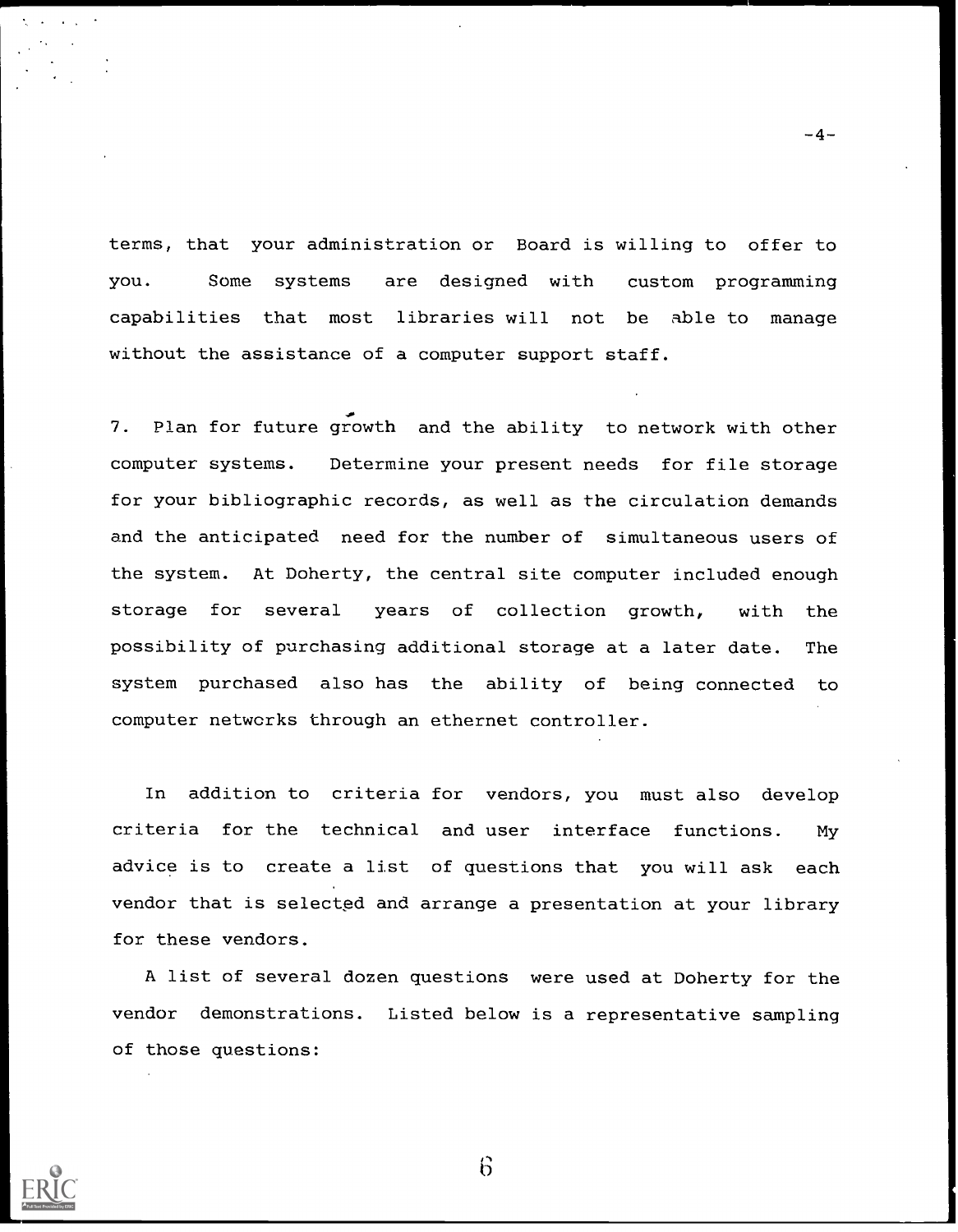1. "Does the system support full MARC format?" This is an issue of concern for smaller PC-based systems. With the development of computer networks (eg the Internet) and as the sharing of databases becomes a real possibility, it may be advisable to obtain a system that adheres to generally accepted cataloging standards.

2. "Can the MARC record be viewed from all modules?" Is the system truly integrated across different library applications.

3. "What MARC fields can be indexed?" The greater the amount of indexing possible, the greater the search capabilities of the system.

4. " What is the ability of expansion of the system?" File and data storage capacity must be determined, as well as the cost of expanding that capacity.

5. "Can the system be connected or networked to other systems?" What needs to be purchased to make this possible?"

6. "What is the portability of the software to other systems?" If, at a later date, you decide to migrate to another system, is the arrangement of the data amenable to migration. (Does the



7

-5-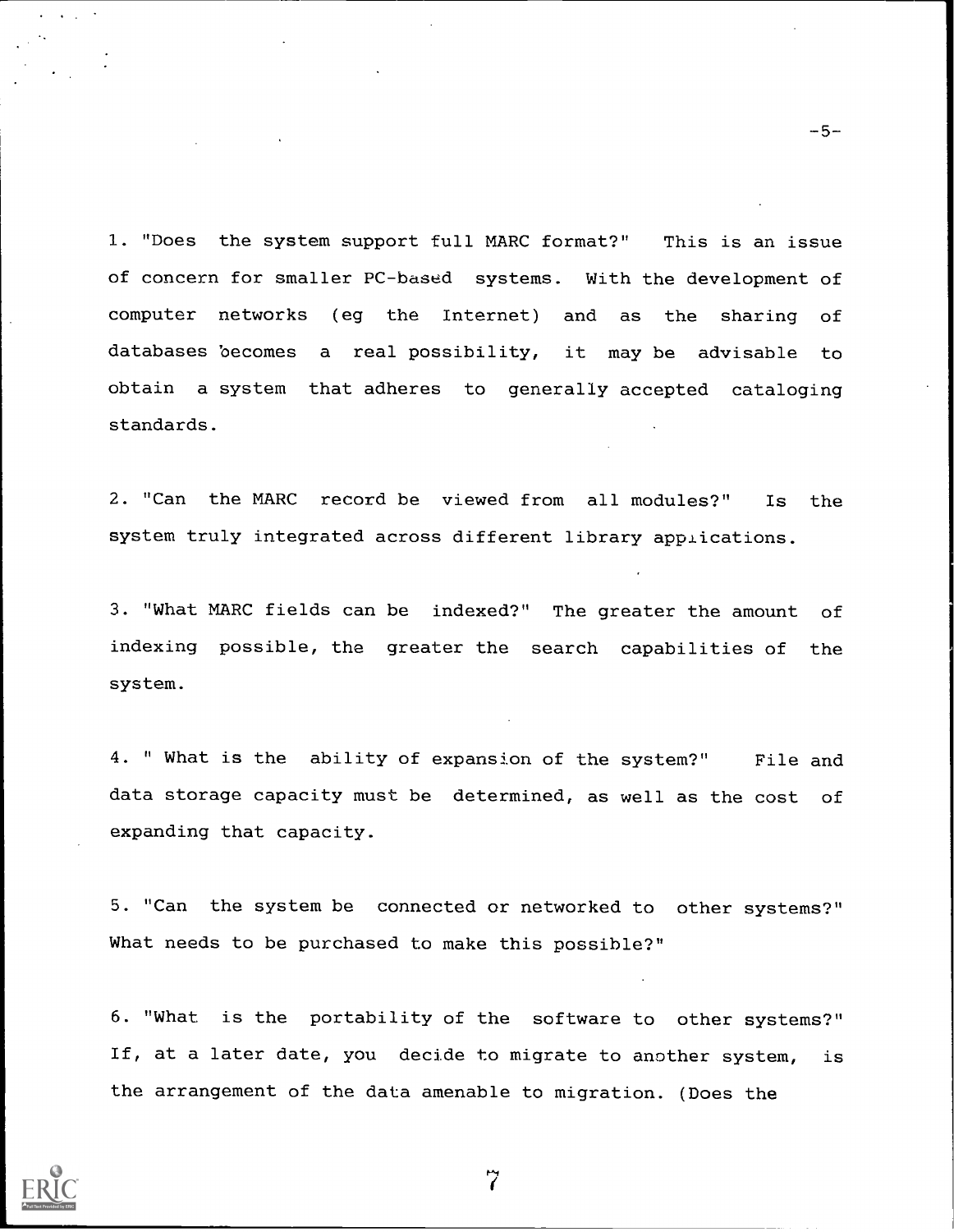system under consideration utilize software techniques that will prohibit or make difficult future migrations. Look for adherence to generally accepted standards such as MARC and NISO Z39.50. (3)

 $-6-$ 

7. "Does the OPAC allow for various search techniques such as: keyword searching, boolean logic, truncated searching, proximity indicators, use of qualifiers (language, publisher searching, etc.) "What type of information are produced by these searches?"

8. "How does a patron select commands?" Are OPAC screens easily understood?

9. "Are search strategies identical for all functions: OPAC, cataloging, circulation, etc.?"

10. "Does the system security allow for a hierarchy of security levels?" Are unauthorized attempts recorded?

In addition to preparing a list of questions, you must also prepare a series of "show me" exercises planned for each vendor demonstration. Demonstrations of work flow are vital. Examples may include: cataloging a monograph, withdrawing an item, changing a call number, linking a barcode to an item, linking a barcode to a patron record, setting up loan policies for different types of

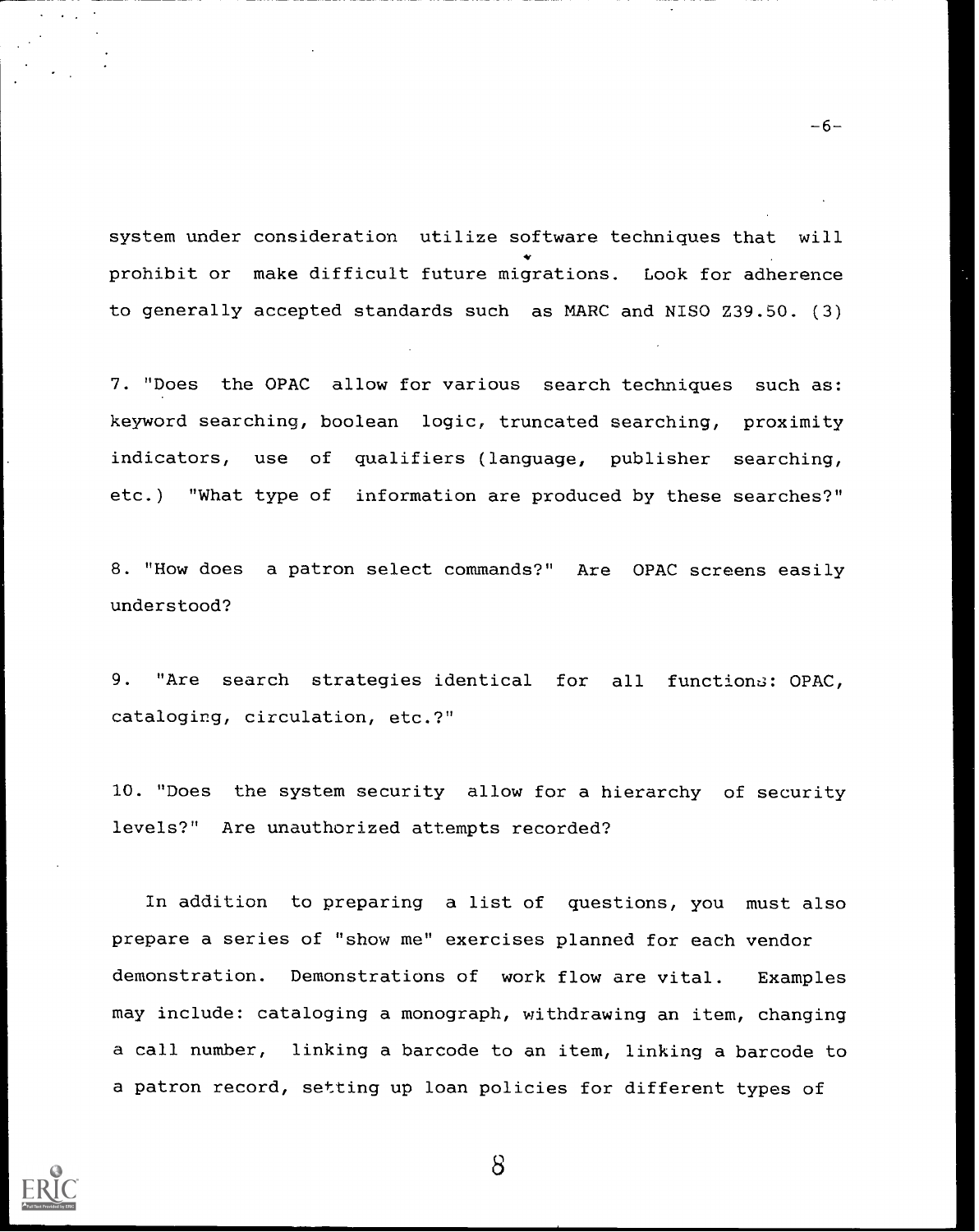patrons, placing a hold upon a book, creating an authority file record, printing bibliographies from an OPAC search, generating an overdue notice, generating managerial reports and so on. Give each vendor an identical array of questions and exercises that they must address at their on-site demonstration. balanced and standardized testing will give you an excellent Such wellcomparison of the vendors you are considering. One final note: insure that all staff members have the opportunity to participate in the vendor demonstrations. The aggregate of viewpoints from the staff concerning each system will further enrich the selection process.

 $-7-$ 

Upon completion of the vendor selection process, it was decided that the University of St. Thomas would purchase a Dynix system including the OPAC, cataloging, circulation, dial-in, and reserve books modules using an IBM RS6000 model 220 POWERserver. This system possesses the capacity for several years future growth of the library database and readily has the capability to network to other computer systems via an ethernet controller. The ability to connect to on-campus and off-campus networks was a primary concern in selecting the Dynix IBM RS6000. In an information age that increasingly relies upon decentralized computer networks, it is imperative that you choose a system that can demonstrate the capability to interface with disparate systems through networking.

Balancing cost, space and security concerns are challenges that

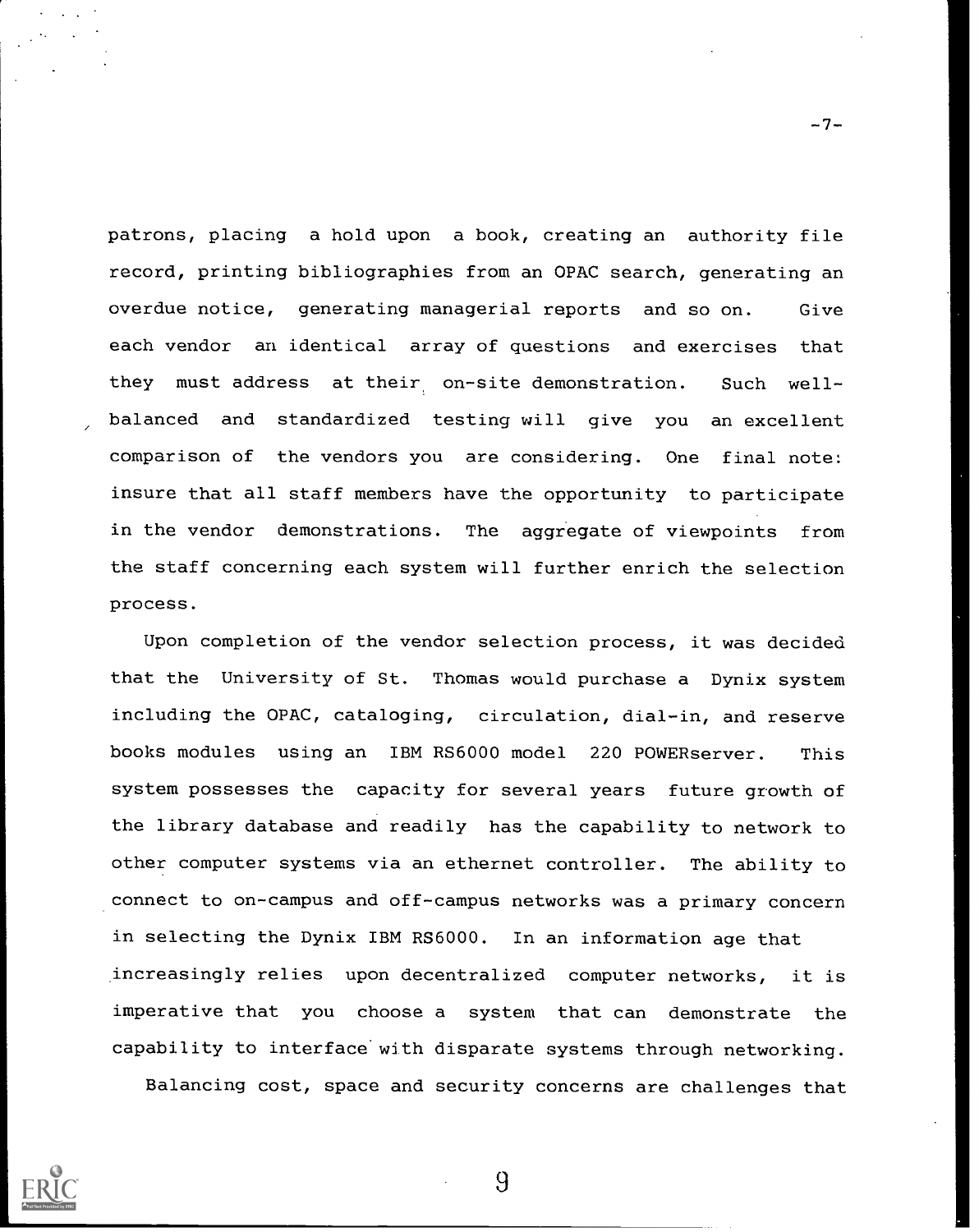must be met. At Doherty, the IBM RS6000 minicomputer is located in a corner of the Director's Office where it is easily accessible, secure and operates within a proper environment. Many issues are mundane but are of critical importance. For example, while vendors will state that their equipment can run in an office environment, keep in mind that a great amount of heat can be generated from computers, modems, port controllers and other equipment. Therefore, insure that proper cooling/ventilation systems are in place. At Doherty, the corner of the Director's Office is now separated, for security, from the remainder of the room by a wall with a locking door, so that the space occupied by the computer is approximately  $4 \times 10$  feet. A space of this size requires additional exhaust fans and vents in order to maintain proper office environment temperatures. The computer room is cooled by the library-wide air conditioning system. As a precaution, temperature sensors were installed in the computer room: at 75 degrees fahrenheit an alarm sounds at the circulation desk alerting employees that the temperature is too high; also at 75 degrees, an exhaust fan, installed solely for use with the computer system, automatically engages and begins to draw air out of the computer room; at 85 degrees the entire computer system automatically shuts off to prevent damage to the disc storage and minicomputer. In the first year of operation, there were two or three incidents when the temperature briefly rose to 75 degrees

 $-8-$ 



1 Q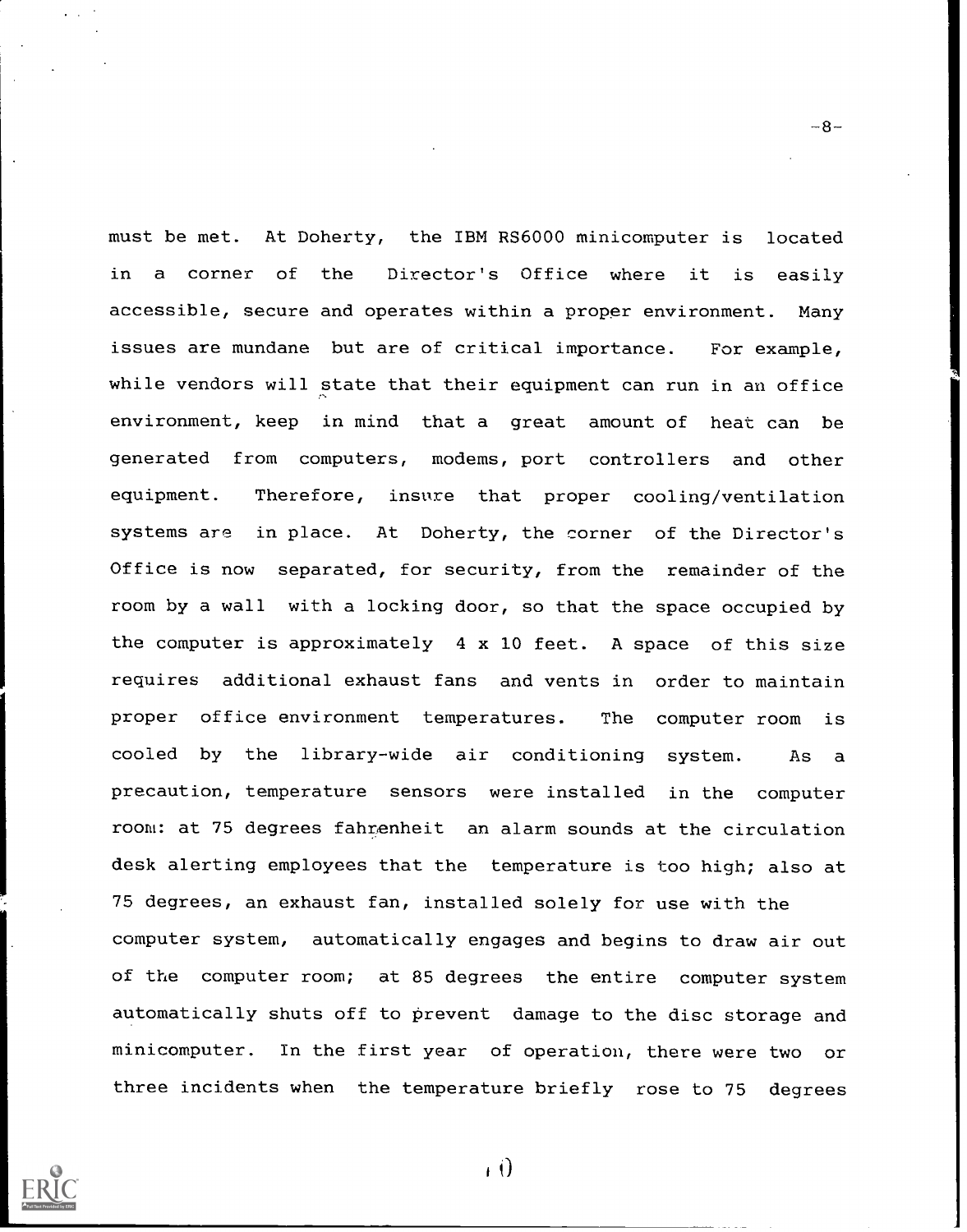because of library-wide air conditioning problems, but that was quickly remedied by the auxiliary ventilation system. This temperature control and security solution cost under \$2,000.

-9-

The electrical requirements involved the installation of circuits dedicated solely to the online system. It is advisable to obtain cost estimates for electrical work as early as possible: requirements such as dedicated circuits may cause the electrical costs to exceed your expectations. Also, plan for future growth at the time of the initial electrical installation. Having additional wiring installed at the time the original work is done will save you money in the long term, and provide you with greater flexibility for arranging terminals throughout your building.

A plan should be devised as to when you expect to complete various steps in the automation project. To provide you with an idea of the events that will occur, a simplified timeline for the Doherty Library automation project is included below:

July, 1990 - May, 1992: Retrospective conversion of 65,000 OCLC bibliographic records by a temporary full-time employee. (4)

August, 1991: Assessment of automation needs.

September - October 1991: Present requirements, cost estimate and justification for automation to the University Administration and Board of Trustees.

September, 1991 - October, 1992: Contact vendors and libraries currently using automated systems. Select a system and vendor.

October, 1992: Sign contract with the vendor of choice.



li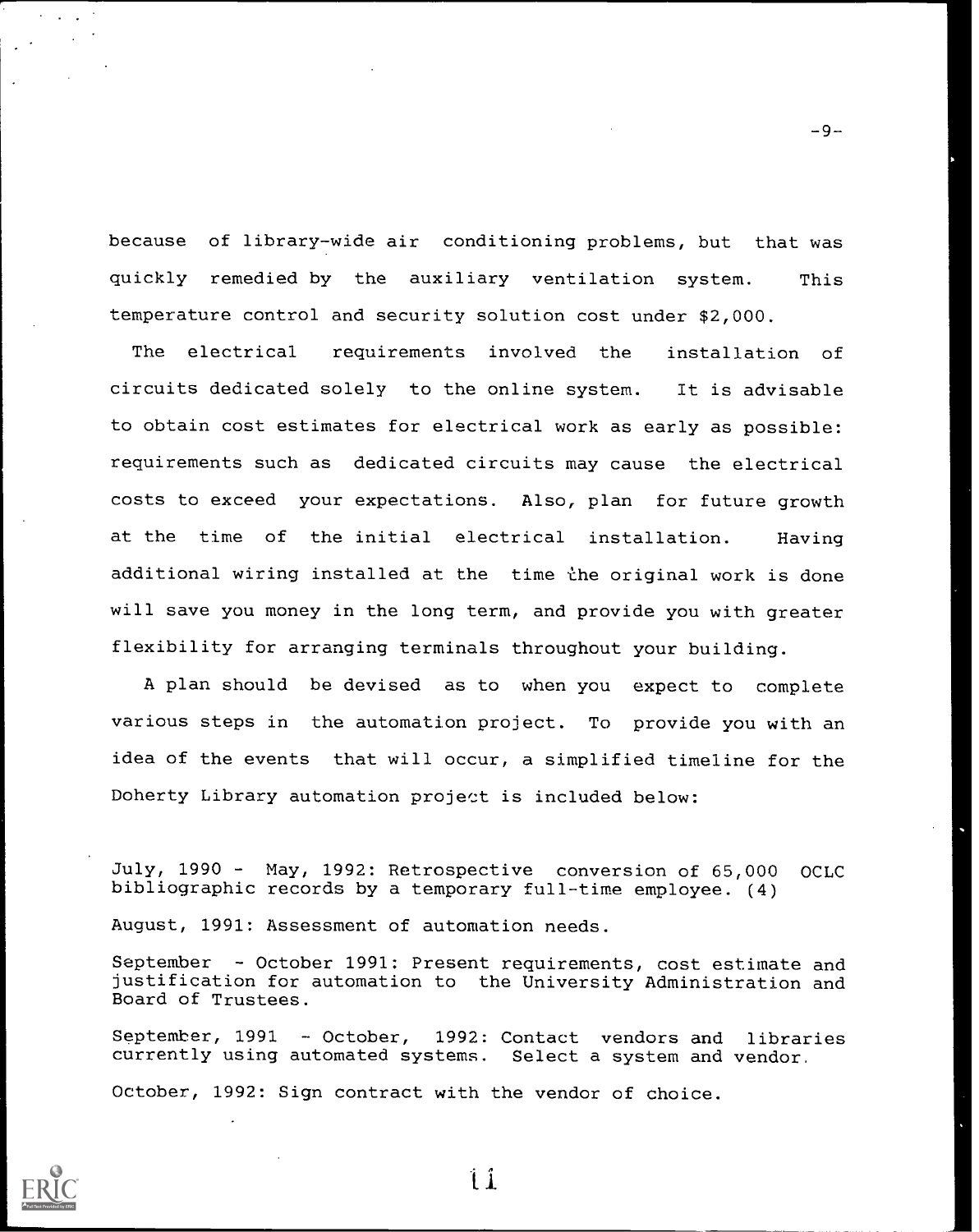December, 1992: Authority control, de-duplication of bibliographic records, filing indicator review and tape extraction carried out<br>by OCLC Amigos in preparation for the online catalog. Generation by OCLC Amigos in preparation for the online catalog. of barcodes ordered for July, 1994.

 $-10-$ 

January, 1993: Prepare the physical space for installation. Complete electrical work. Install hardware and peripherals. January, 1993: Hire systems librarian. July - August, 1993: Barcode library collection. July, 1993: Cataloging module in operation. August, 1993: OPAC and dial-in modules in operation. January, 1994: Circulation module in operation. Summer, 1994: Reserve books module in operation.

Implementing the system in stages greatly facilitated the automation project. This allowed the staff to gain proficiency in one area of the library automation project before proceeding to the next module. In this manner adjusting to automation was restricted to a single module at one time and problems or questions about the module could be efficiently resolved. The selection of the system took approximately 12 months and primarily involved the Library Director. The actual installation of the hardware was completed by a Dynix employee over a two day period. At the time of installation, a systems librarian with Dynix experience was hired and this employee is responsible for the maintenance of the Dynix system and the training of staff. (5) Prior automation experience of the systems librarian enabled the implementation and training phases to be completed within an 18

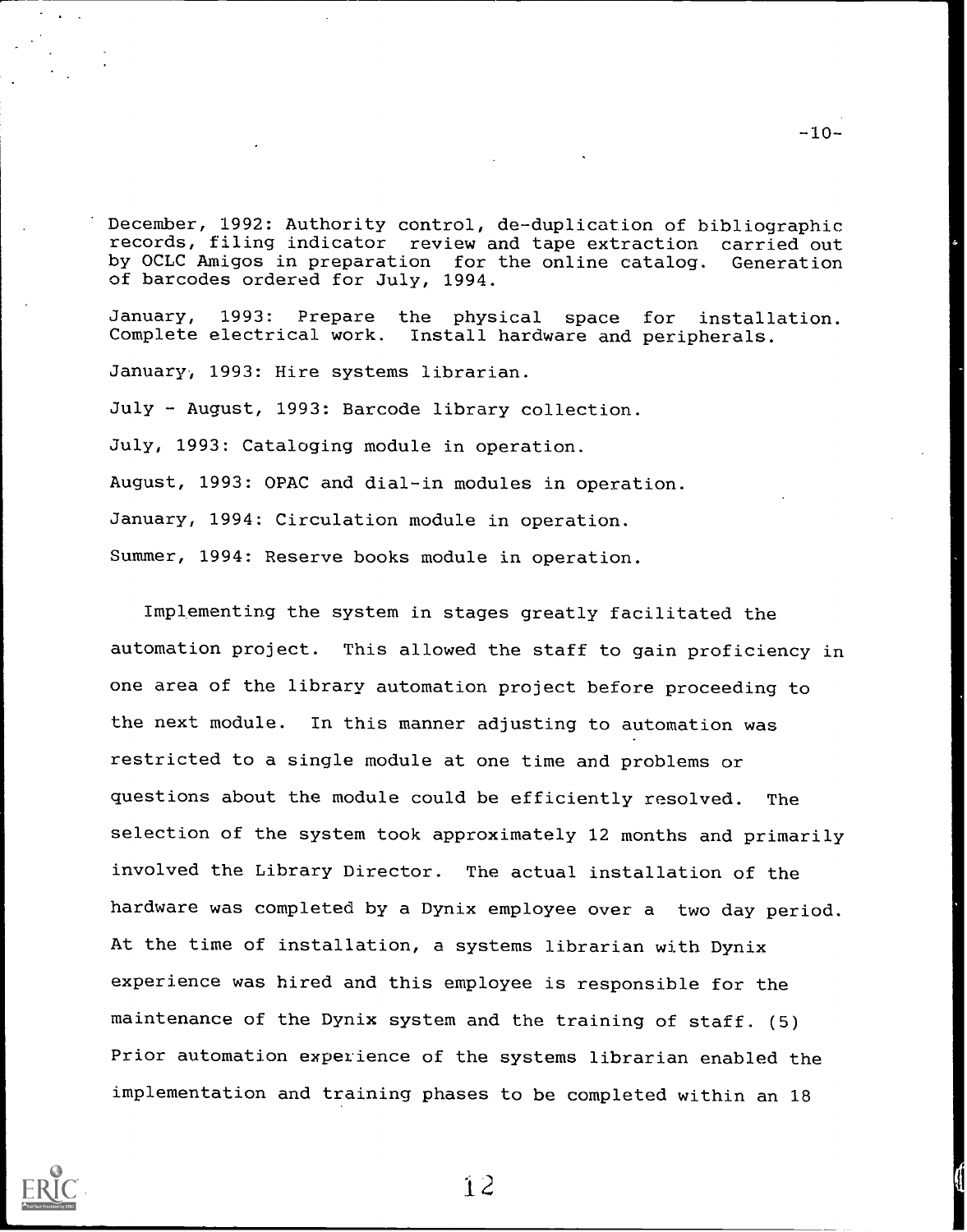month period.

In retrospect, the automation project went as planned, although some delays and problems did occur. It is advisable that in planning an automation timeline, include some additional time to allow for delays that will almost certainly occur. One notable example involved the bibliographic utility OCLC Amigos which had been selected to prepare the Doherty Library database for loading into the Dynix system. Unforeseen delays with extracting the library database from OCLC and completion of duplicate record resolution, filing indicator review and general database cleanup caused some delay in the installation of the database into the RS6000. These delays were due to computer problems resulting from the installation of a new computer system at Amigos. Fortunately, the automation schedule was not significantly effected, but be aware that vendors may experience delays due to unexpected problems of their own. A second problem involved our unhappiness with the quality of the OPAC and staff terminals initially purchased through Dynix. Originally, Dynix delivered Wyse 30 terminals for our system in accordance with our contractual agreement. However, the poor screen display (i.e dim or "weak" character display on the monitors) was unacceptable to staff and patrons. After consulting with the manufacturer, Wyse Inc., we had the original terminals replaced with higher quality Wyse 150 terminals, although some modification to the keyboards was required. While this upgrade required some additional funding,



i 3

 $-11-$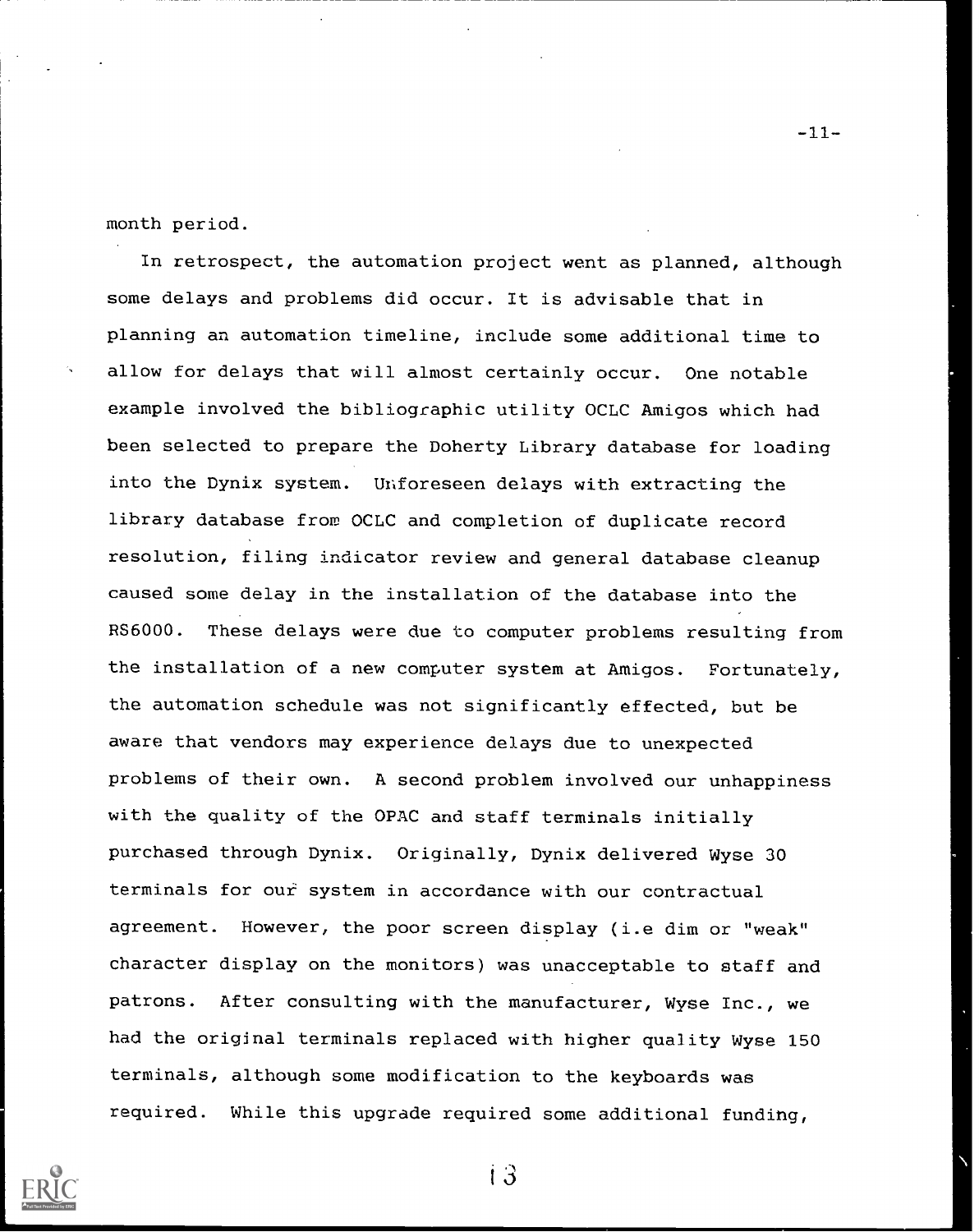the results were readily appreciated by users of the system. A third problem occurred with the application of barcodes on the books. Initially, barcodes were placed on the outside front covers of each book. This was done so that circulation transactions could be completed most efficiently and that the barcoding project itself could be completed sooner. There was a concern that the barcodes would not adhere properly on the outside covers, or may be removed by patrons. These concerns were apparently alleviated after consulting with other libraries that had placed barcodes on the outside of books (verses the inside cover). In addition, the vendor indicated that the temperature and humidity at the Doherty Library should not cause a problem for the barcodes. Unfortunately, this was not the case for our library. Shortly after beginning the barcoding project, staff began to report problems that the barcodes were not properly adhering to the book covers. As a result, the placing of barcodes on the outside covers was abandoned and the barcodes were then placed on the inside back cover. These examples illustrate that problems can occur at any stage of the automation project, and you must be willing to be flexible with your automation planning, adapting to changes as they occur.

Regardless of the advice that St. Thomas received on the placement of barcodes, decisions should not be made in a vacuum. Librarians employed at smaller libraries may tend to become



i4

-12-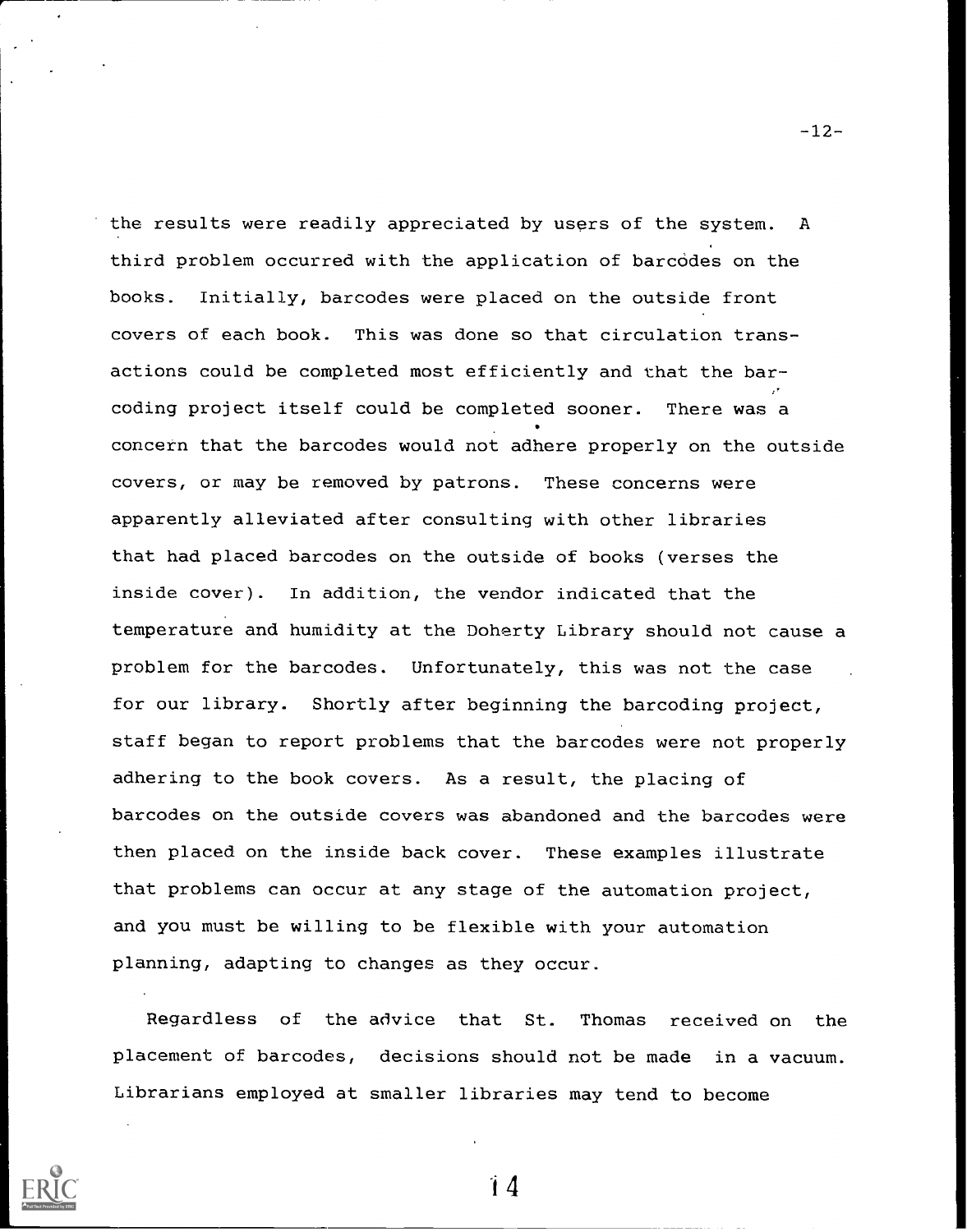isolated from other librarians who have much useful advice to offer concerning the automation of a library. It is vital to communicate with librarians who have prior automation experience, since such contact is an excellent source of information. From my own experience, librarians are very generous with their time in expressing their opinions and knowledge in the area of automation. The more librarians you contact, the richer your sense of the strengths and weaknesses of various systems will become. In addition, vendors are excellent resources of information. You may take their sales pitch with a grain of salt, but draw from them comparisons of their system with that of their competitors. Do not hesitate to spend a great deal of time with your colleagues outside of your library, as well as with vendors selling library automation products, so you can acquire a clear sense of the direction you should take for your library's automation plan.

Finally, I would like to briefly mention something about negotiating a contract with a vendor. (6) (7) A guiding principle that you must follow is to have the vendor use unambiguous language for each provision in your contract. This will prevent any confusion or acrimony in the event that a dispute arises after the contract is signed. Insure that the contract has clear language on the exact capabilities of the system you intend to purchase, as well as the delivery dates, maintenance agreements and payment schedules. Do not leave any provision open to

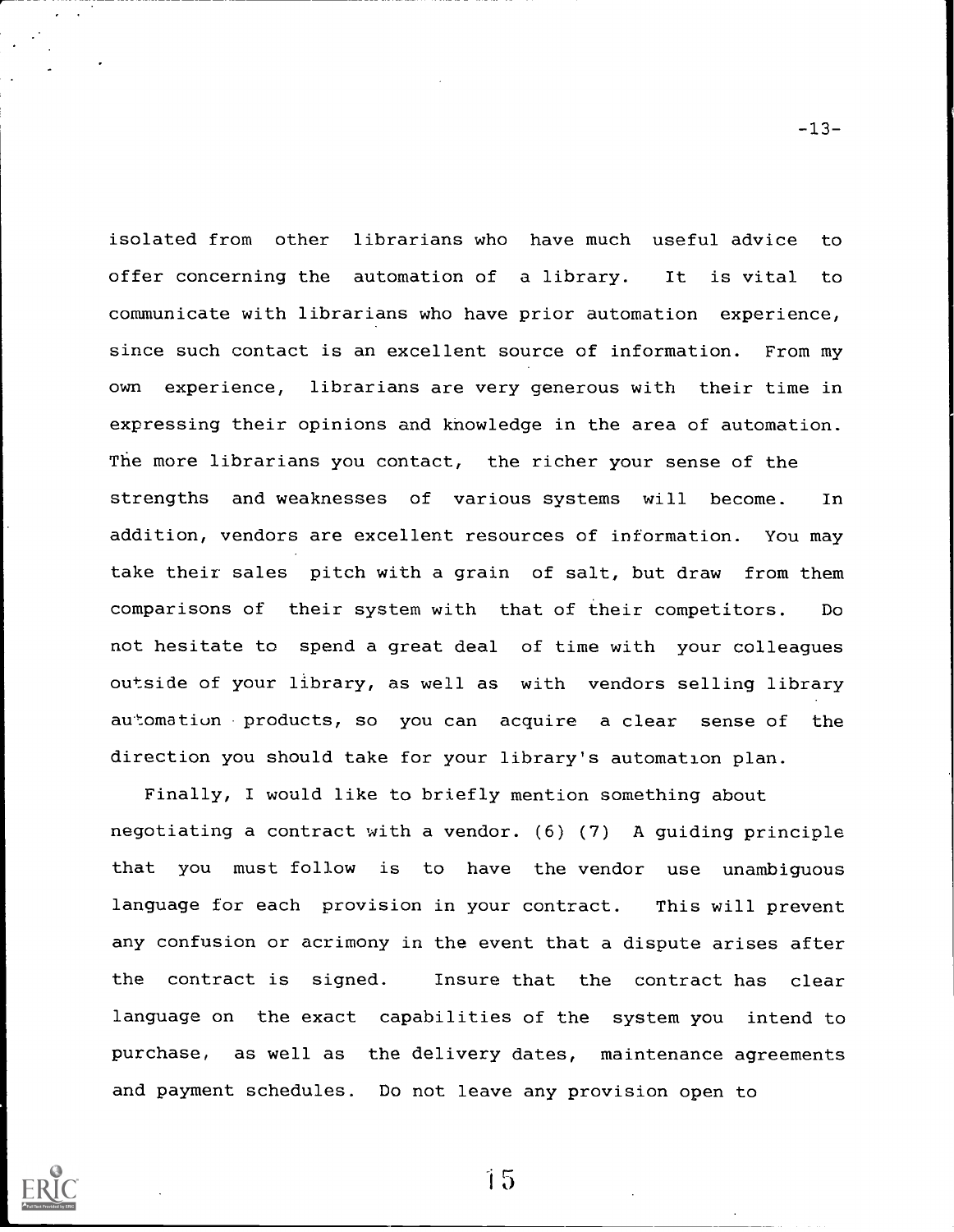multiple interpretation. (8)

Automation brings many challenges, improvements and changes. These challenges can be met by selecting a competent and reliable vendor and an appropriate library system through the use of carefully chosen criteria, creating a vendor-library contract that avoids multiple interpretation, actively seeking the opinions and advice of experienced librarians, and continuing to maintain open communication with other libraries that use the system you have chosen. These steps wili clearly place your library, regardless of the scope of your resources, onto the path of successfully implementing an automated library system.



i 6

 $-14-$